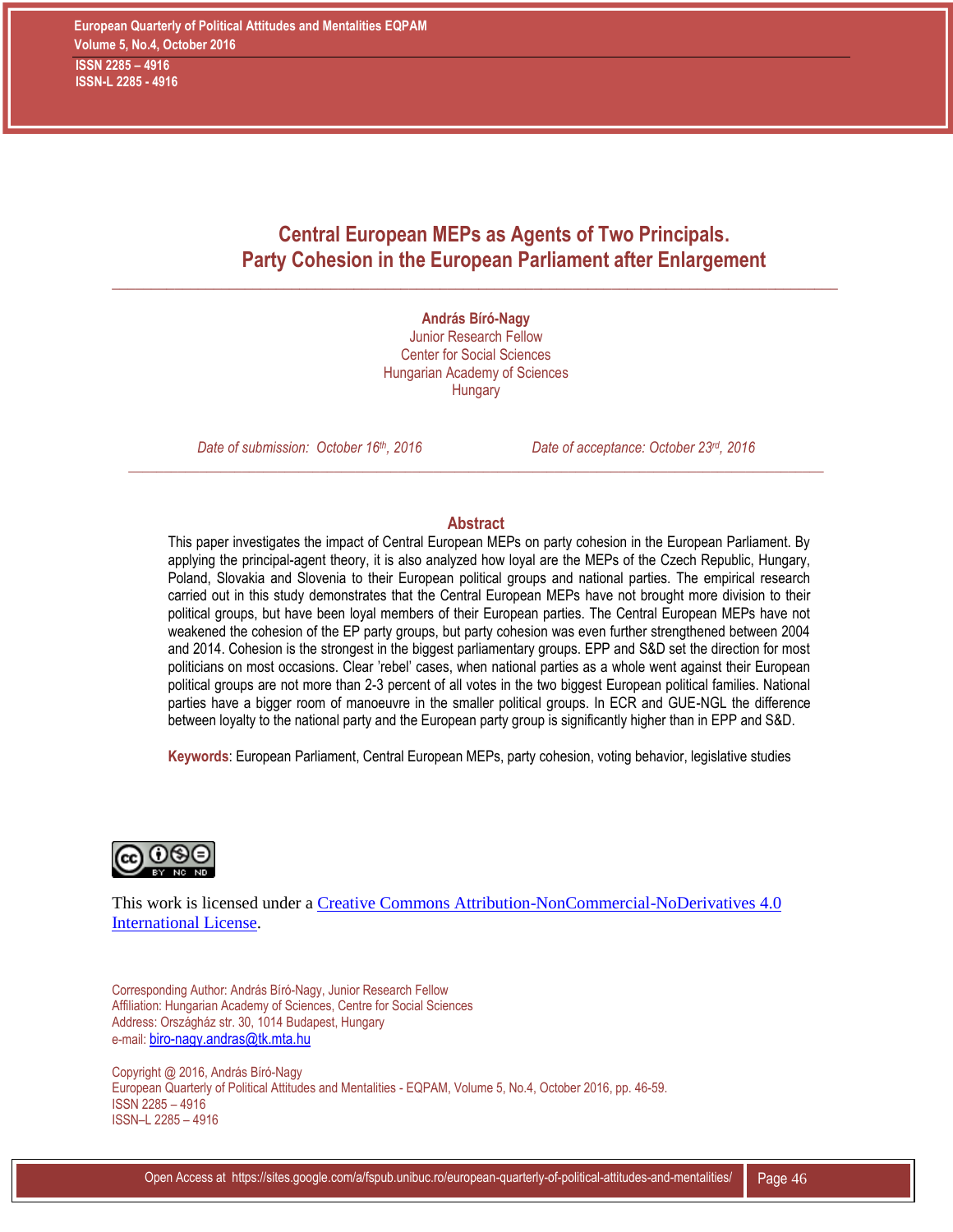$\overline{a}$ 

#### **1. Introduction: MEPs as Agents of Two Principals**

Despite the fact that Central European countries have been member states of the European Union for over a decade, the knowledge about the activities of their Members of the European Parliament (MEPs<sup>1</sup>) is still very limited both in the academic world and among ordinary citizens. What important topics are MEPs engaged in and how these issues affect citizens often goes without significant media coverage, and it is even more so when it comes to the voting behavior of the representatives and the internal institutional mechanisms of the European Parliament.

The lack of research about the activities of the Central European MEPs is especially regrettable if we take into account the outstandingly intriguing political context in which MEPs work. MEPs are selected by their national parties, which are the ones to send them to represent their values and interests in Brussels and Strasbourg. All representatives are voted for their five-year long mandate in their home countries. Since EP elections are held at the national level, politicians arrive to serve in the European Parliament after being elected in different electoral systems. Therefore, close connections to the domestic politics of their home country is given. Moreover, having a good relationship and regular contacts with the sending party is not only a moral imperative, but it is also the key to reelection and is vital to build a long-term political career in the EP (Hix-Hoyland 2013). For this reason, the party leadership of the sending parties possesses very important power tools which have the potential to exercise serious political influence on the MEPs delegated by them.

On the one hand, there is always a possibility that MEPs get advice from back home regarding what they should do. On the other hand, voting behavior of an MEP might be influenced to a large extent by the pressure coming from their own party group in the European Parliament. The factors behind the influencing potential of a European party group are completely different to that of the national parties. Gail McElroy (2001: 3) argued that "the European Parliament lacks the incentives that are necessary to keep the party groups disciplined". This statement is only partly true. The European Parliament's internal logic differs from that of the national parliaments as it lacks the traditional government-opposition divide due to its special place within the institutional structure of the European Union. Another huge difference is that the party groups of the European Parliament do not have the right to nominate their members. Therefore, European party groups miss the most important tool to exercise pressure over their members: the decisive role in the candidate selection process.

However, there are some more sophisticated instruments at their disposal. Such instruments include the nomination for the most prestigious positions of the EP and within the party groups, and the distribution of positions and policy-based tasks in the committees. Those politicians who harbor long-term ambitions and do not consider Brussels and Strasbourg the quite end of their career have outstanding career-building opportunities in the European Parliament (Verzichelli-Edinger 2005, Bíró-Nagy 2016). An MEP has numerous instruments to build up a strong political/policy profile that is not only helpful in gaining professional reputation but to reach high-level positions within the European party groups and the institutional structure of the EP as well. It is also worth to note that being a parliamentarian in the EP makes it possible that with competent policy work and "defending the national interests" further reputation can be won among the electorate of the sending country. Speeches at the plenary sessions might be also used to influence the domestic political scene. Furthermore, a clear political profile built during the EP years can help (re-)enter domestic politics. This brief summary indicates that adapting to the norms and inner mechanisms of the EP might be also of key importance to the representatives since this strategy might be extremely fruitful regarding their long-term political career goals.

These introductory remarks connect directly to the "principal-agent" approach of Simon Hix and his coauthors (Hix et al. 2007: 133-136), which also provides the theoretical framework to this study. The leading scholars of this field of research regard the EP as an institution where the representatives (agents) have two principals: their

<sup>&</sup>lt;sup>1</sup> Abbreviations: ALDE - Alliance of Liberals and Democrats for Europe; EFD – Europe of Freedom and Democracy; EP – European Parliament; EPP – European People's Party; EPRG - European Parliamentary Research Group; ECR – European Conservatives and Reformists; GUE/NGL – European United Left-Nordic Green Left; MEP – Member of the European Parliament; ODS - Občanská Demokratická Strana (Civic Democratic Party); S&D – Progressive Alliance of Socialists and Democrats.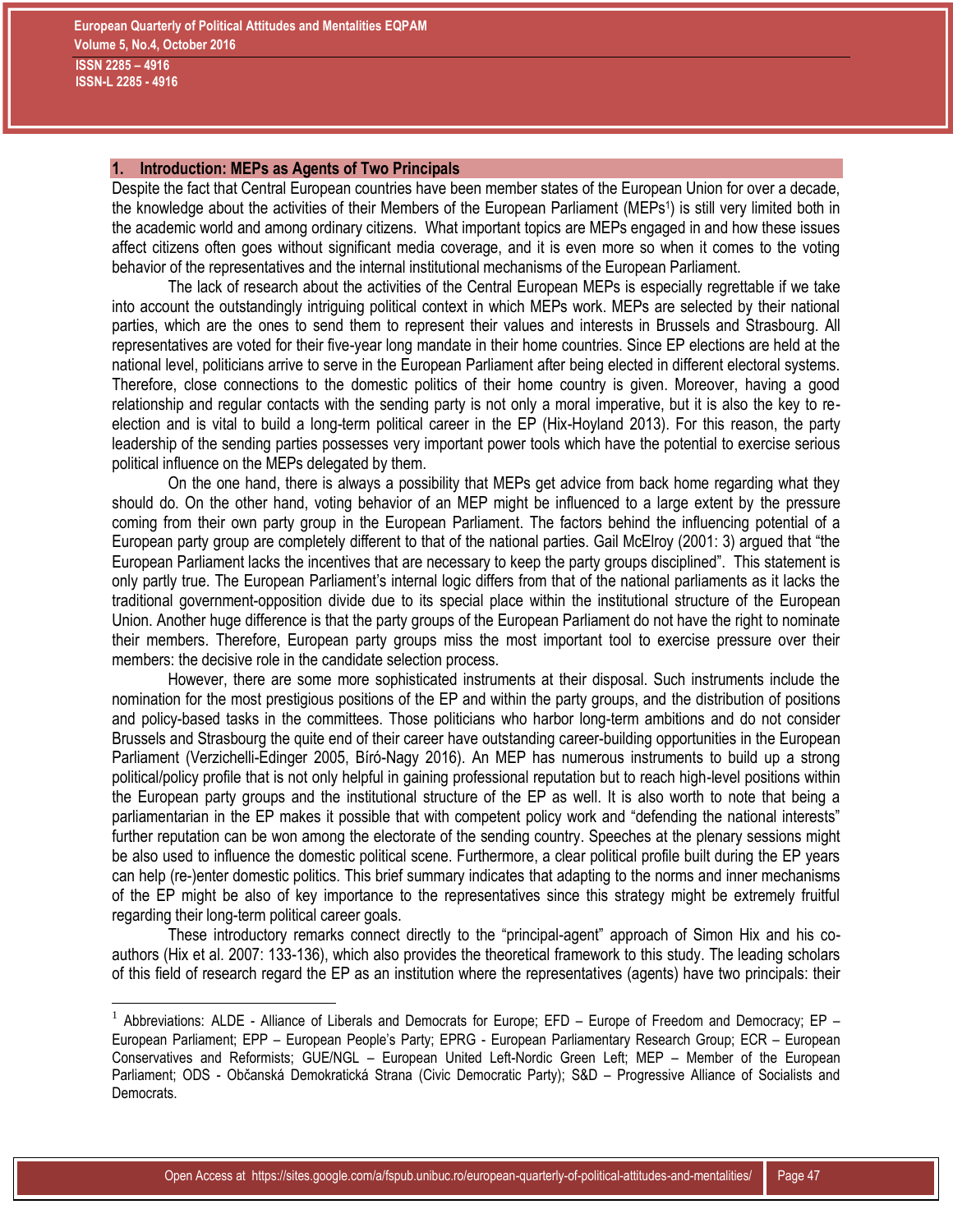national parties and the party groups of the EP. Hix et al. argue that MEPs may get between two fires as they have to take into account both the national and European political dimension during their work. They have to correspond to the wishes of their sending parties (or depending on the personality, to the ideal of standing up for the "national interest") and follow the political line of their EP party group at the same time.

By an empirical analysis of the voting records, this paper is looking for an answer to the question: which principal is the stronger? Does the national party political embeddedness dominate among the MEPs of the five Central European countries that acceded to the EU together in 2004 (Czech Republic, Hungary, Poland, Slovakia, Slovenia) or party cohesion at the European level proves to be stronger than the national dimension? Investigating the voting behavior of the MEPs becomes even more important in the light of the growing powers of the European Parliament. Looking at the votes helps better understand the internal dynamics and the major motivations that move party competition as well.

While the European Parliament is still often considered a relatively weak institution, the fact that the EP has the right to amend and block laws, would place this institution among the parliaments with "strong policy-making power" (Mezey 1979: 155). The European Parliament has become a veto player (Tsebelis 2005) in more and more policy fields. As a consequence of the Lisbon Treaty, co-decision is used as the ordinary legislative procedure in more than 40 new fields. This development has given more weight to the decisions of the EP and for this reason it must count with a new wave of interest groups appearing in Brussels. As Wessels (1999) argues, where the EP receives more power, it attracts more attention on behalf of the lobbyists as well. The stronger law-making position might make the MEPs more interesting for the national governments and their sending parties too: the stakes are higher in the EP, it might be worth to influence them more than before. As the European Parliament's role has become more important in the institutional structure of the European Union, it is also more vital to the European party groups to appear as united voting blocks and secure the majority behind their policy initiatives.

In the first part I investigate what general tendencies can be identified regarding party cohesion in the EP, with a special focus on the first decade after the 2004-enlargement. Then in the second part of the study I analyze how the five Central European countries that entered the European Union in 2004 fit these trends. As 2004-2014 can be considered as a period of political socialization for the MEPs of the new member states, the hypothesis of this study is that the Central European MEPs accepted the rules and the internal procedures of the European Parliament, adapted quickly to them and were loyal members to their political groups from the beginning.

# **2. Party Cohesion Trends in the European Parliament**

In democratic political systems it is not rare that representatives are not always loyal to the official line of their parties. As it is a widely experienced phenomenon at the national level, one could expect to witness this even more so in the European Parliament, since transnational party groups work there (Judge-Earnshaw 2008: 135). In the case of transnational parties cohesion might be undermined by the fact that they do not only consist of different ideological streams but of independently acting national parties who achieve their electoral results on their own right. In theory, the growing powers of the EP might be also a factor against party cohesion. The reason of this is the above mentioned tendency that as the EP becomes more important in the decision-making process of the EU, national governments and parties might be more interested in influencing their MEPs. Taking this into account, we could even suppose that national parties aim for more control over the activities of their representatives and this reflects in the voting records. If the national interest ties them to a standpoint, MEPs might even vote against their own party group in the European Parliament.

There has been serious academic work done in this field in the 1990s (see for example Attina 1990, Quanjel-Wolters 1993, Hix-Lord 1997), however thorough research of voting behavior in the European Parliament got to the centre of the debate only after the establishment of the European Parliamentary Research Group (EPRG) in 1998. EPRG provides a professional platform and maybe even more importantly, a solid financial background for the most prestigious scholars of the European Parliament. Party cohesion is a recurring theme in their studies. Moreover, the EPRG carried out an ambitious research by investigating all roll call votes since 1979. It was first Simon Hix, Abdul Noury and Gerald Roland who published a research paper on the roll call votes of the MEPs in 2002, and later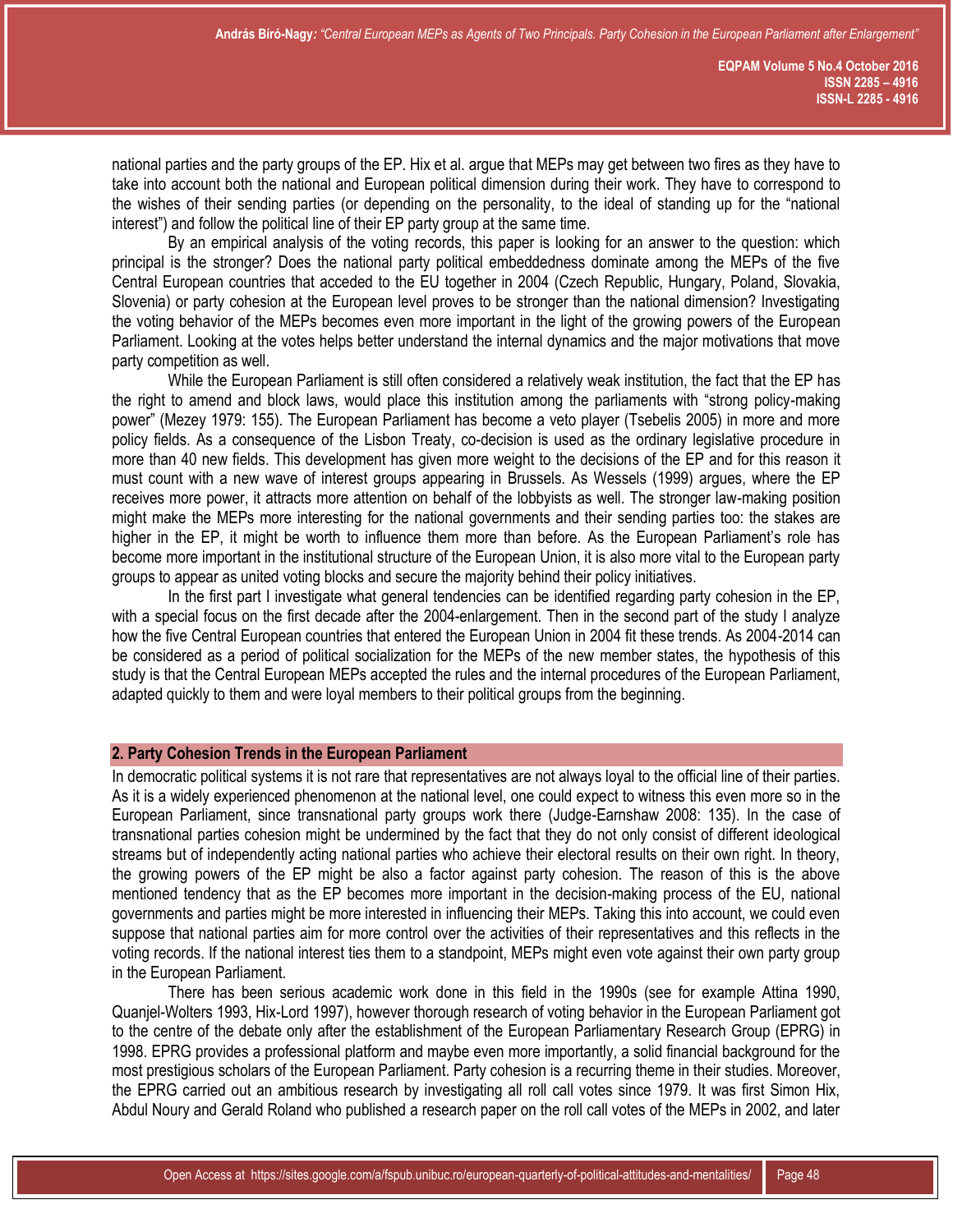this was followed by a string of studies within the framework of EPRG. It is also worth to note that four EPRG researchers, Hix and Noury among them, launched an independent website [\(www.votewatch.eu\)](http://www.votewatch.eu/) that contains a wide range of statistical analysis of the votes carried out in the EP. Thanks to several generous sponsors, Votewatch can work independently from the national governments, the European Parliament and other European institutions.

The EP party cohesion researches conducted by EPRG and Votewatch indicate that the assumption according to which party cohesion has been weakened due to growing powers of the EP and the increased interest on behalf of the national parties, can be rejected. As Hix, Noury and Roland (2007) proved, party cohesion within EP groups has been always stronger than the national cohesion, and this tendency has just become stronger since 1979. While the Agreement index (on a scale between 0 and 1, where 1 is equal to full cohesion) of the three biggest European party groups (European People's Party, the Socialists and the Liberals) was 0.814 in the 1979-1984 term, this cohesion index reached 0.889 in the first half of the 2004-2009 term. When parties from the same country are measured with the same index, a reverse tendency can be experienced. During the first directly elected term national cohesion of the three biggest fractions was 0.667, 25 years later cohesion among parties from the same country was significantly lower, at 0.589. If we look at the Agreement index of the whole EP, the fifth term shows a bit stronger cohesion (0.842) within the party groups than in the first term (0.823). These results offer two conclusions. First, party based voting has been always more dominant than national voting since 1979. Second, party cohesion has become stronger in the last more than three decades. After all, it can be concluded that voting behavior of the MEPs has turned into more "party based" and less "nationalist".

A further important lesson is that in spite of the high levels of the Agreement index, party cohesion in the European Parliament has been weaker than in the national parliaments in Europe, but is somewhat higher than in the US Congress (Hix et al. 2002: 9). The investigation of the roll call votes since 1979 also suggests that party cohesion grew parallel with the powers of the European Parliament. This statement is backed by the fact that the strengthening of party cohesion accelerated after the acceptance of the Amsterdam Treaty (Judge-Earnshaw 2008: 139). This document transferred significant powers to the European Parliament, therefore the inter-institutional dynamics of the European Union started to push the party groups towards the formation of more solid voting blocks.

The natural background of the fact that intra-party mechanisms are more decisive at voting than national political embeddedness is that EP party groups are set up on ideological streams rather than national basis. It would be indeed illogical from the national parties to send the representatives to the European Parliament with a strictly tied mandate. A mandate without the opportunity to decide freely would make little sense in a world where none of the countries possesses enough power to achieve substantial results alone. National co-operation is no guarantee for any policy results – the representatives of the biggest countries can be outnumbered easily by the others. Therefore, a tied mandate would just provide an obstacle for the MEPs to get to the winning side by acting freely in the internal power play of the European Parliament.

Scully (2005) draws the attention to another potential explanatory factor of the strengthening party cohesion: by investigating the "going native" hypothesis, he assumed that institutional socialization plays the most decisive role in voting behavior. The most important research question for Scully was if the parliamentarians in Brussels internalize the local values and attitudes, and as a result they become more loyal to them. Concerning voting behavior this would imply that MEPs act and vote loyally to the policy approaches of their European party group. This research also demonstrated what Hix and his co-authors concluded before, that party based cohesion is stronger than national cohesion, but Scully emphasized that it is not the impact of "going native". Attitudes and values internalized before the EP mandate, and own conviction had much more explanatory power regarding voting behavior.

From the point of view of an MEP it is of key importance how often the majoritarian national opinions do not coincide with the official standpoint of the European party group. If there are such cases regularly, it might cause tensions either within the party group or among the fellow countrymen. Official statistics of the European Parliament show that this scenario is quite rare. As an example it can be mentioned that the majoritarian opinion within the party and the national delegation went in the same way in 90% of the votes between 1999 and 2004 (Judge-Earnshaw 2008: 138).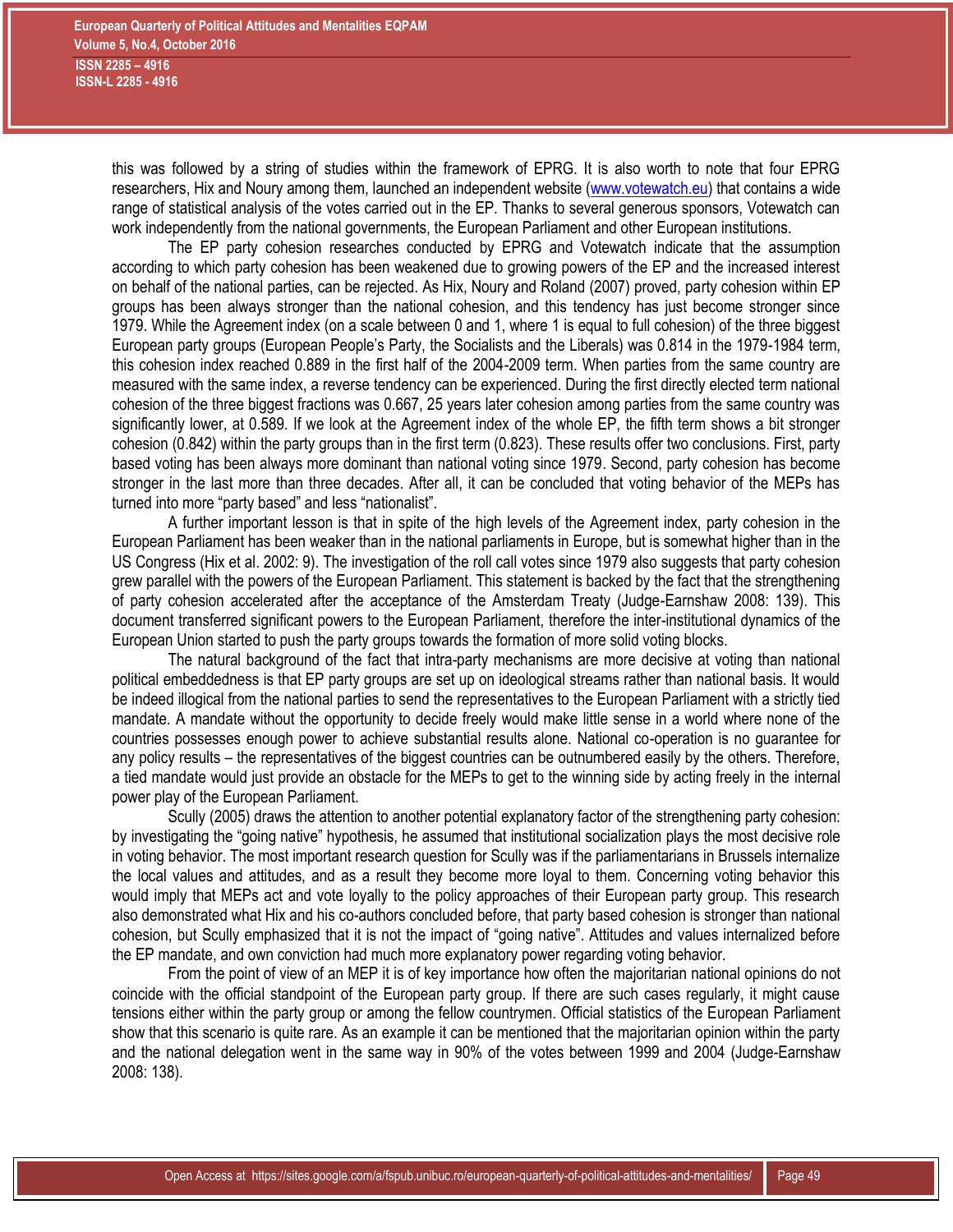The statistics shown in this chapter are based on the roll call votes of the last decades. Even the EPRG researchers admit that roll call votes might not provide a totally representative result as not all of the votes are organized according to this method. Despite this fact, Hix et al. (2007: 30) hold that the investigation of roll call votes is an adequate research method as this is how the most important votes happen. Carrubba (2006) accepts that roll call votes are important, however, he expresses concerns regarding this methodology. The core of the critics is that several party groups use roll call votes for strategic purposes, assuming that this format in itself is an incentive to stick to the party's official direction. Following this line of thinking, it cannot be surprising if the statistics reflect high party cohesion index. According to Carrubba, this is a self-fulfilling act: party cohesion is strong, but it is strong exactly because the party did its best to push their MEPs into the same direction. Carrubba questions the most frequent method used to analyze party cohesion, but he does not claim that it would make no sense at all. His conclusion is just that it would be wise to be a bit more careful with the interpretation of roll call votes.

Despite the critics surrounding the roll call votes, it is clear that party cohesion is not independent from policy fields. It does matter what issue is the roll call vote about. By analyzing the vote database of Votewatch about the 2004-2009 and the 2009-2014 terms, there is some evidence to back this statement. As it can be seen in **Table 1**, party cohesion was high (above 0.85) in all groups between2004-2009, except the Eurosceptic party groups. The Socialist and the Green parliamentary fractions were the most disciplined (0.91), but the Liberals (0.89), the People's Party (0.88) and the United Left (0.85) were also close. Regarding the Eurosceptic party groups, a good level of cohesion was experienced in the Union of European Nations, but in the case of the Independence and Democracy party group, the lack of discipline was obvious (0.47). The Agreement index of the latter was just slightly higher than the data of the non-affiliated MEPs, who did not even work within any organized framework.

In spite of strong cohesion, there were certain differences regarding the nature of co-operation between the three biggest party groups (People's Party, Socialists, Liberals) during the 2004-2009 term. The conservative European People's Party voted especially united (above 0.90) in issues related to international trade, justice and home affairs and fisheries. Cohesion was significantly lower than average (below 0.85) in agriculture, gender issues, budgetary control and internal regulations of the EP. The Party of European Socialists – as the most united party group – had an Agreement index over 0.90 in 12 policy fields, and was almost completely disciplined (over 0.94) in four areas: development, civil liberties, gender issues and budget. The weaker points of the Socialists included only two policy fields: agriculture and the internal regulations of the EP. The Liberals reached at least 0.90 in seven policies, including budgetary control, development and international trade. The Liberals had an Agreement index below 0.85 in two areas: internal market and consumer protection, and similarly to the other two big party groups, in the internal regulations of the EP.

The 2009-2014 term brought even more disciplined party groups. Transnational party groups influenced voting behavior to an even bigger extent than in the previous five years (see **Table 2**). Three out of the seven party groups had an Agreement index above 0.90, close to full cohesion. The Greens voted united in almost all policy areas (overall index: 0.95), but the People's Party (0.93), the Socialists and Democrats (0.92) were also very much disciplined. The Liberals (ALDE, 0.88) and the Eurosceptic European Conservatives and Reformists (ECR, 0.87) also showed considerable cohesion. These policies include culture and education for both the People's Party and the Liberals, while besides these two fields the Greens were totally united in transport and gender as well.

Further evidence of the strengthening cohesion in the 2009-2014 term is that the number of those fields where the Agreement index was at least at 0.90 increased significantly. MEPs of the European People's Party reached this level in 16 and the Socialists (S&D) in 18 policy areas, while this high level of cohesion characterized the Greens in all policies, except the internal regulations of the EP. While in 2004-2009 it was a rare phenomenon to have an Agreement Index 0.95 or above, it has become quite frequent in the subsequent five years. It was a growing number of policy fields, in which a certain party group voted almost unanimously in almost all cases throughout five years. EPP had 10 of such 'consensus' policy areas, S&D was at 8, and the Greens, the most united party group of the 2009-2014 period, voted in block in the majority (12) of all policy areas.

Relatively low cohesion (<0.85) practically disappeared within the two biggest party groups. EPP experienced an Agreement Index below 0.85 only in issues related to gender equality. The number of policies where the S&D produced less cohesion was two: agriculture and the internal regulations of the EP were these issues. The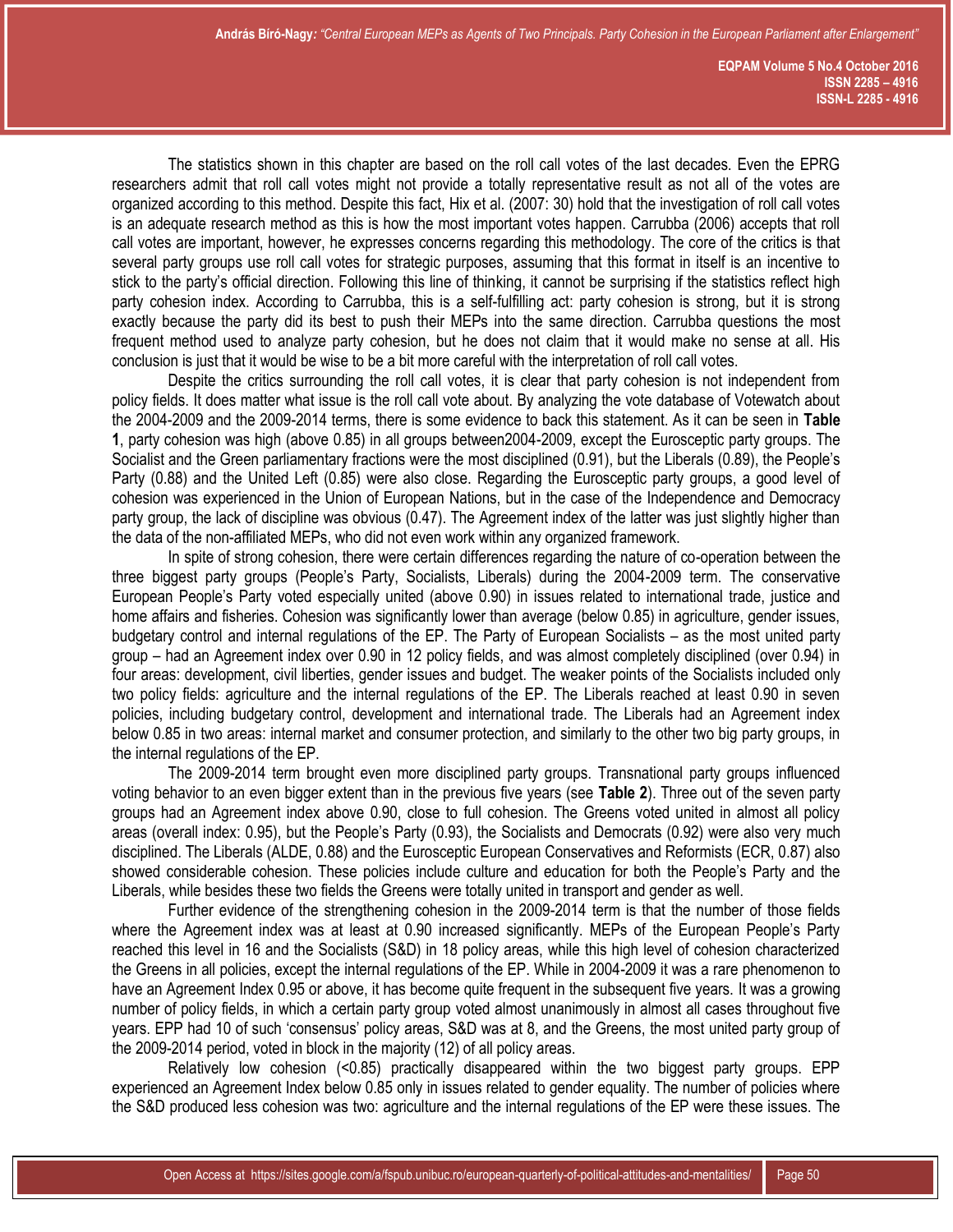Greens had only one policy area below 0.85 (internal regulations). ALDE reached its lowest levels of cohesion in agriculture and internal regulations, the ECR produced its worst results in the areas where EU spending is the highest (regional development and agriculture) and the radical left GUE-NGL performed poorly in keeping the unity in agriculture, budget and internal regulations of the EP.

From these results it can be concluded that agriculture and the internal regulations are the two fields where party cohesion is the weakest in general. However, it must be stressed that party cohesion in these fields is still not low. It is rather appropriate to talk about a slightly lower party cohesion than in the other policy areas where the leading party groups are extremely disciplined.

# **3. How Loyal Are the Central European MEPs?**

The data shown in the previous chapter demonstrated that the party loyalty of the MEPs have strengthened throughout the first two parliamentary cycles after the accession of the Central European countries. This also implies that the enlargement of the European Union, the appearance of new MEPs of new member states, and in general the fragmentation of the European party groups have not had a negative impact on party cohesion.

The characteristics of the EP as a whole seem to be true in the case of Central European MEPs as well: voting based on European political group affiliation is decisive (Hix et al. 2007, Votewatch 2011, Votewatch 2015). Discipline towards the European party groups was outstanding in these countries (on average it was above 93 percent), with the exception of the Czech MEPs (**Table 3**). The Czech case can be explained with the fact that MEPs from the ODS party did not feel 'comfortable' in ideological terms in the European People's Party. Their members struggled to adapt themselves to the committed pro-European standpoint of EPP, which was reflected in their poor loyalty towards their European party group when it came to the votes (ODS loyalty to EPP was only 77 percent in 2004-2009). This problem was solved in the 2009-2014 term by leaving EPP and joining the Eurosceptic ECR group. This change apparently fitted ODS MEPs more: they voted with ECR in 95% of all votes, which brought the average loyalty of Czech Republic from 82% to 92% (**Table 4**).

**Table 1.** Cohesion index of the party groups in the European Parliament in all policy areas, July 2004 – June 2009 (between 0 and 1, full cohesion=1) (see APPENDIX)

**Table 2.** Cohesion index of the party groups in the European Parliament in all policy areas, July 2009 – April 2014 (between 0 and 1, full cohesion=1) (see APPENDIX)

MEPs of the four other Central European countries followed the standpoints of their European political groups overwhelmingly. Loyalty of Hungarian, Polish, Slovakian and Slovenian MEPs was all above 95%.

|                                 | Czech<br><b>Republic</b> | <b>Hungary</b> | <b>Poland</b> | <b>Slovakia</b> | <b>Slovenia</b> | <b>Total</b> |
|---------------------------------|--------------------------|----------------|---------------|-----------------|-----------------|--------------|
| Loyalty to<br>European<br>group | 82.52%                   | 96.19%         | 95.19%        | 98.08%          | $-(96.93%)$     | 93.36%       |

**Table 3.** Loyalty to EP political groups, by countries, 2004-2009

Source[: www.votewatch.eu](http://www.votewatch.eu/)

Note: Only those national groups are considered in the statistics of Votewatch that were made up of at least 5 MEPs. For Slovenia I calculated the average of individual loyalty to the European political group.

**Table 4** shows that loyalty to the European political group remained strong in the 2009-2014 term. The loyalty of Polish and Slovakian MEPs somewhat decreased compared to the previous five years, but the change is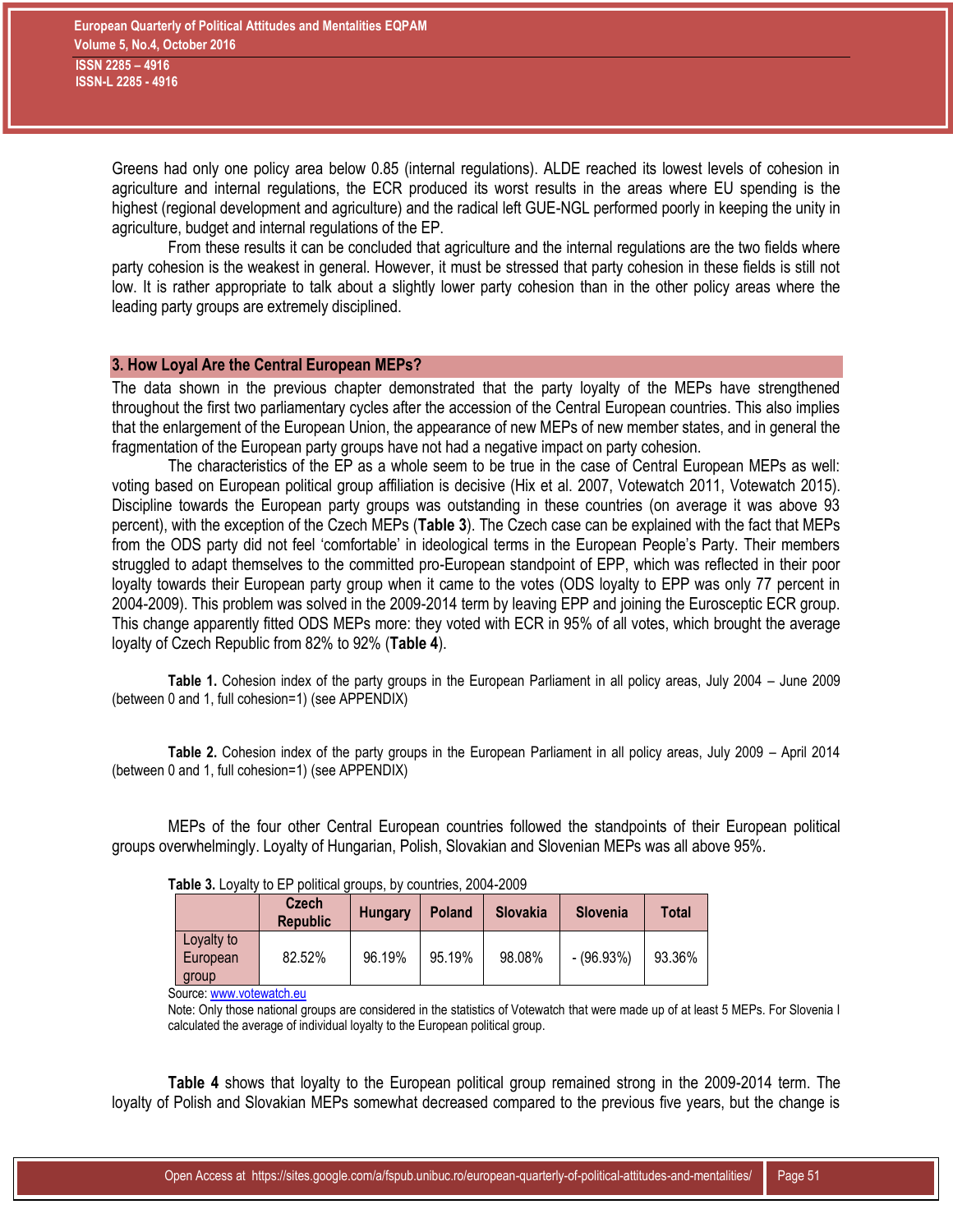not significant. In general, it can be stated that the Central European MEPs are loyal members of their European political families. They rarely behave as 'rebels' and vote against the official European party line. The strong loyalty of each Central European country obviously means that the aggregate loyalty index of the five countries is also high: Central European MEPs voted in 92.68% of all votes with their European parties in the 2009-2014 term. This data indicates that the Central European MEPs are definitely not acting as destabilizers in their groups, but rather strengthen party cohesion.

| $\frac{1}{2}$                        |                                 |                |               |                 |                 |        |  |  |  |
|--------------------------------------|---------------------------------|----------------|---------------|-----------------|-----------------|--------|--|--|--|
|                                      | <b>Czech</b><br><b>Republic</b> | <b>Hungary</b> | <b>Poland</b> | <b>Slovakia</b> | <b>Slovenia</b> | Total  |  |  |  |
| <b>National</b><br>average           | 91.99%                          | 95.38%         | 91.02%        | 93.91%          | 96.99%          | 92.68% |  |  |  |
| Number of<br>relevant<br><b>MEPs</b> | 22                              | 19             | 50            | 13              |                 | 111    |  |  |  |

**Table 4.** Loyalty to EP political groups, by countries, 2009-2014

Source: Collected and calculated by the author based on the data o[f www.votewatch.eu](http://www.votewatch.eu/) Note: Non-affiliated MEPs (altogether 3 MEPs) are left out from the calculations.

The investigation of the Central European MEPs also proves that MEPs of the bigger parliamentary groups tend to vote more in line with the standpoints of their party (**Table 5**). In 2009-2014, only three Central European MEPs were members of the third most influential fraction (ALDE), but they voted in the same way the most (95.8%). The 25 Socialist MEPs (S&D was the second biggest group in the EP in 2009-2014) of the five countries also tended to vote nearly always with the majority of their party (95.79%). The most Central European MEPs – 53 people – belonged to the European People's Party and they also vote in a highly disciplined way (95.06%). The fact that almost half of the Eurosceptic European Conservatives and Reformists (ECR) came from Central European countries (mainly from Poland and the Czech Republic) was an interesting indicator of the region's political landscape. The 21 ECR MEPs of the Central European region were also quite loyal (89.30%). Beyond these four parliamentary groups, five men strong EFD (73.18%), the four Czech communist MEPs (GUE/NGL, 81.37%), and the three non-affiliated MEPs of the Hungarian radical right Jobbik party must be mentioned, to have a full picture of the Central European region's representatives between 2009 and 2014.

|                                   | <b>EPP</b> | S&D    | <b>ECR</b> | <b>EFD</b> | <b>GUE/NG</b> | <b>ALDE</b> | <b>Total</b> |
|-----------------------------------|------------|--------|------------|------------|---------------|-------------|--------------|
| <b>Party average</b>              | 95,06%     | 95,79% | 89,30%     | 73,18%     | 81.37%        | 95,8%       | 92,68%       |
| <b>Number of</b><br>relevant MEPs | 53         | 25     | 21         |            |               |             | 111          |

**Table 5.** Central European MEPs' loyalty to EP political groups, by political groups, 2009-2014

Source: Collected and calculated by the author based on the data o[f www.votewatch.eu](http://www.votewatch.eu/) Note: Non-affiliated MEPs (altogether 3 MEPs) are left out from the calculations.

The data available on loyalty to national party of the Central European MEPs (**Table 6**) indicate that those politicians who represent the same national party in the EP vote in the same way even more frequently. It is rather exceptional to find votes when there would be a split between MEPs of the same national party. In the 2009-2014 term this practically did not happen among MEPs from Slovakia and Slovenia (the loyalty to the national parties was above 99 percent in both countries), but the loyalty rate was also very high in the cases of Czech, Hungarian and Polish MEPs (96-97 percent).

**Table 6.** Loyalty to national party, by countries, 2009-2014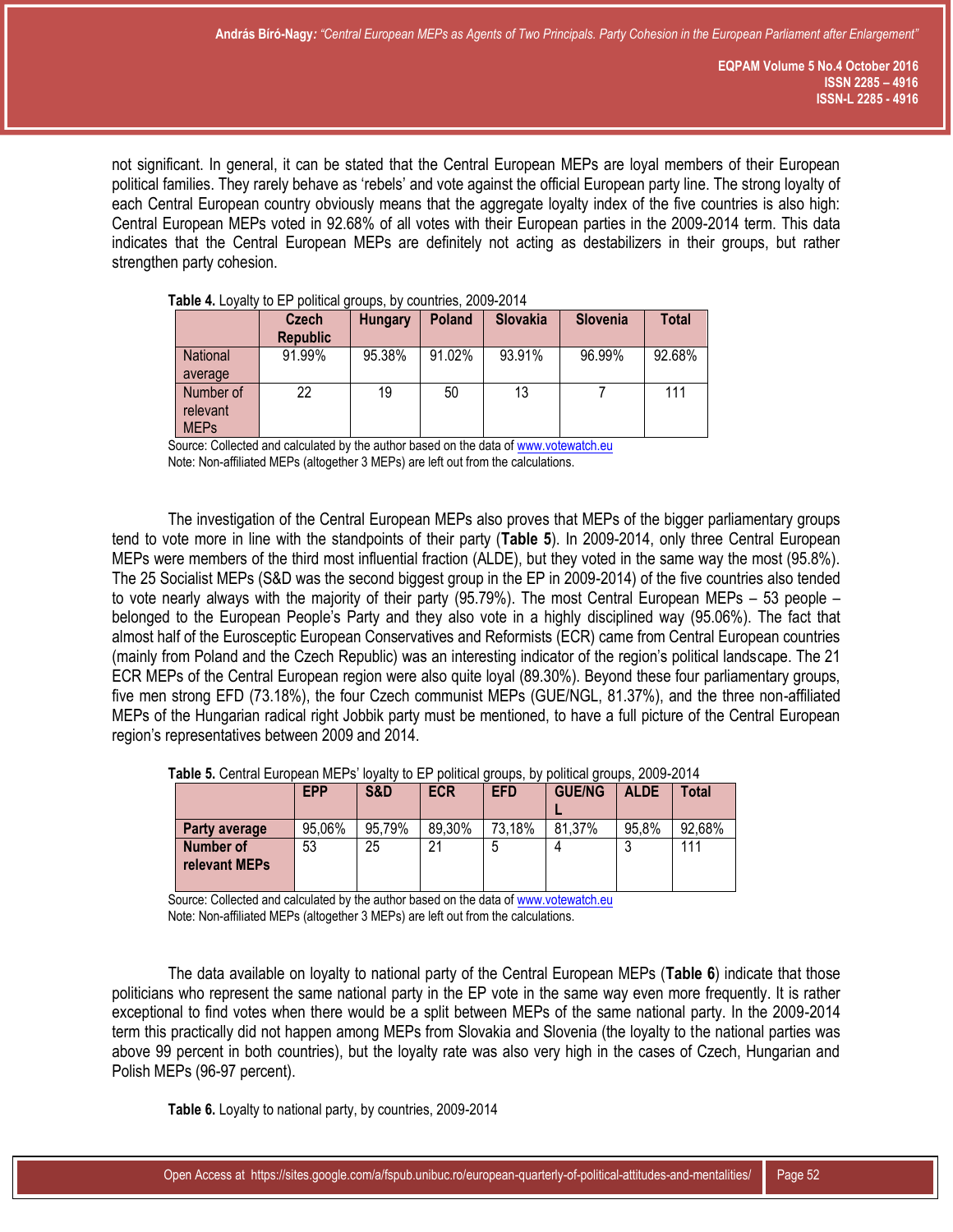|                                          | <b>Czech</b><br><b>Republic</b> | <b>Hungary</b> | <b>Poland</b> | <b>Slovakia</b> | <b>Slovenia</b> | Total  |
|------------------------------------------|---------------------------------|----------------|---------------|-----------------|-----------------|--------|
| <b>National average</b>                  | 96,22%                          | 97.07%         | 97,36%        | 99,27%          | 99,52%          | 97,36% |
| <b>Number of relevant</b><br><b>MEPs</b> | 20                              | 21             | 47            |                 |                 | 103    |

Source: Collected and calculated by the author based on the data o[f www.votewatch.eu](http://www.votewatch.eu/)

Note: Those MEPs who represent their national parties alone in the EP (altogether 11 MEPs) are left out from the calculations.

There are no big differences regarding loyalty to the national party on ideological grounds either (**Table 7**). National parties of all European political groups are very cohesive. However, although the difference is slight, those national parties that send MEPs to the two biggest European political groups (EPP and S&D) are the most disciplined. In the EPP and S&D there is not much room of maneuver for the national parties as they follow the official line in 95-96 percent of the votes. However, it must be added that cohesion within the national parties exist in roughly half of the 'rebel' votes (in cases when there is disagreement between the European group and the national group). This is reflected in the fact that the loyalty to national party is 2-3 percentage points higher than the loyalty to the EPP and S&D.

| Table 7. Loyalty to national party, by EP party groups, 2009-2014 |  |  |  |  |  |  |
|-------------------------------------------------------------------|--|--|--|--|--|--|
|-------------------------------------------------------------------|--|--|--|--|--|--|

|                                          | <b>EPP</b> | S&D    | <b>ECR</b> | <b>GUE/NGL</b> | Non-<br>affiliated | Total  |
|------------------------------------------|------------|--------|------------|----------------|--------------------|--------|
| <b>National average</b>                  | 98,07%     | 97.64% | 96,75%     | 95,32%         | 90.92              | 97,36% |
| <b>Number of relevant</b><br><b>MEPs</b> | 50         | 23     | 23         | 4              | J                  | 103    |

Source: Collected and calculated by the author based on the data o[f www.votewatch.eu](http://www.votewatch.eu/)

Note: Those MEPs who represent their national parties alone in the EP (altogether 11 MEPs) are left out from the calculations. As ALDE members of Central Europe all belong to this category, ALDE group is left out from the calculations.

Based on the data presented in this chapter, it can be stated that the voting behavior of Central European MEPs reflects a strong party politics character. The biggest European party families are the most efficient in enforcing party discipline. However, it is important to underline that national party cohesion can be detected in votes when the national party line differs from the agreed political direction of the European political group as well. National political groups have a bigger room of maneuver in the smaller political groups. In ECR and GUE-NGL the difference between loyalty to the national party and the European party group is significantly higher (7 and 14 points, respectively in 2009-2014) than in EPP and S&D. This means that those politicians who represent the same national party vote together even in situations when the pressure to follow the European official line is not as strong as in the cases of the biggest and most influential political groups.

# **4. Conclusion**

The empirical research carried out in this paper demonstrate that the MEPs of the Czech Republic, Hungary, Poland, Slovakia and Slovenia have not brought more division in the European Parliament to their political groups, but have been loyal members of their European parties. Regarding the two principals of the MEPs, at first sight it might appear as if loyalty to the national party would be the most important factor behind voting patterns. While in the case of Central European MEPs this seems to be true for politicians who are members of smaller – and as a consequence, less influential – European political groups (such as ECR, GUE-NGL, EFD), the data about the two leading parties (EPP and S&D) suggest that the overall picture might be more complex. Loyalty to the EPP and S&D official line was 95-96 percent in 2009-2014, which means that Central European MEPs of very different national parties followed the same direction, almost always. In these cases loyalty to the national party was equal to being loyal to the European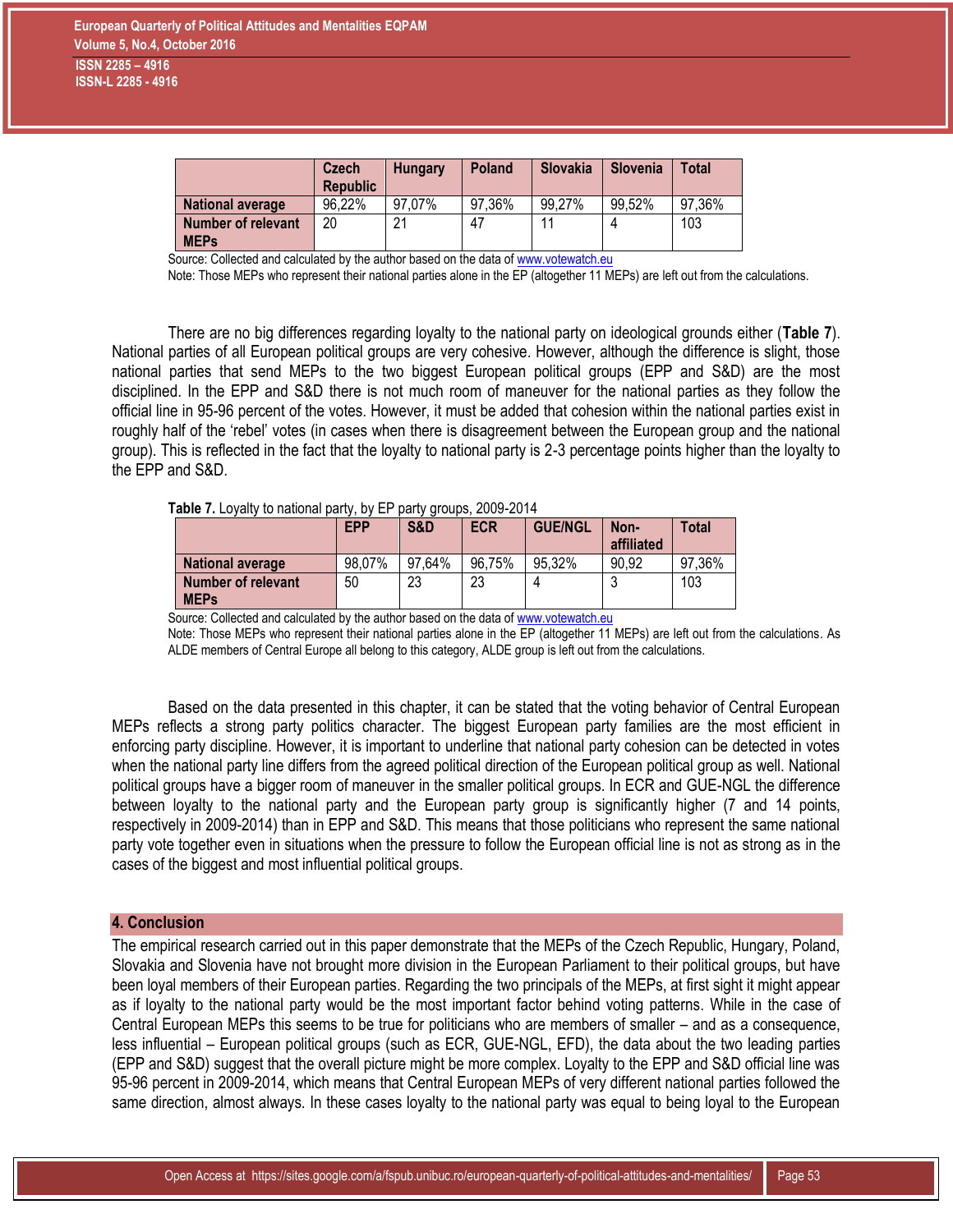political group. The indexes of "loyalty to the national party" were high because most parties as a whole voted together with their European party. Therefore it would be most probably wrong to conclude that loyalty to national party was more important than loyalty to the European political group, just because for EPP and S&D members loyalty to national party indexes were slightly higher than loyalty to European party data. A more realistic scenario is that the compromises reached in EPP and S&D before the vote set the direction for most politicians on most occasions. Clear 'rebel' cases, when national parties as a whole went against their European political groups are not more than 2-3 percent of all votes in the two biggest European political families.

Party cohesion in the EP was already very strong during the 2004-2009 term. This tendency went even further in the 2009-2014 term. The fact, that we could find policy fields in which almost all votes of the last five years supported the official party standpoint in several political groups, is an obvious sign of that. Cohesion is the strongest in the biggest parliamentary fractions. This is not surprising since these are the parties that have the chance to achieve substantial policy results – in case, they can stand up for an issue together.

It is important to stress that the Central European member states that joined the EU in 2004 and their MEPs have not weakened the cohesion of the EP party groups. Party cohesion was even further strengthened after that the Central European MEPs started to work in Brussels and Strasbourg. They are indeed loyal to their European party groups: in the first term after the accession they voted 93, then between 2009-2014 92 percent of the total votes in accordance with their European political groups. Therefore, we can conclude that the new Central European member states not only did not bring more nationalism to the European Parliament, but they rather contributed to an EP that is even more based on party politics.

Party discipline has become so strong in the most influential European political groups that voting behavior can no longer be regarded as a relevant indicator of different political roles among MEPs. Party affiliation explains voting behavior to such an extent that it might be needed to rather look at other forms of activities inside and outside the EP to identify what individual strategies, political roles MEPs have. It is reasonable to assume that different approaches to representation might be better reflected in what other activities MEPs spend their time and energy on (drafting reports, amending reports, plenary speeches, co-operation with other EU institutions, connection with national party and media, etc.).

The roots of the party cohesion strengthening process can be found in the growing institutional powers of the European Parliament. Due to this general trend, nowadays the stakes are much higher for both the national governments and the party groups concerning what decisions are made in the EP. While national unity in itself, without the support of several other countries has absolutely no chance to succeed with any initiatives, occasional, issue-based coalitions of the biggest EP party groups possess a real opportunity to form a working majority. The "grand coalition" is one of the most interesting phenomena of the everyday political life in the EP. The reason behind the frequent co-operation of the strongest party groups is that the European Parliament has to carry its point in the institutional triangle of the EU. Stronger cohesion within and between party groups might be turned into political capital in the struggle with the European Commission and the European Council. As a consequence, building strong voting block is not a goal in itself but has become a vital tool in European politics, and the Central European MEPs have been disciplined members in this institutional power game.

# **References**

- Attina, Fulvio (1990): The Voting Behaviour of the European Parliament Members and the Problem of Europarties. In: European Journal of Political Research, 1990/3 pp. 557-579.
- Bíró-Nagy, András (2016): Central European MEPs and their roles. Behavioral strategies in the European Parliament. In: World Political Science, 12(1), pp. 147-174.
- Carrubba, Cliff (2006): Off the Record: Unrecorded Legislative Votes, Selection Bias and Roll-Call Vote Analysis. In: British Journal of Political Science, 2006/4, pp. 691-704.
- Hix, Simon Lord, Christopher (1997): Political Parties in the European Union. London, MacMillan.
- Hix, Simon Noury, Abdul Roland, Gerald (2002): A 'Normal' Parliament? Party Cohesion and Competition in the European Parliament, 1979-2001. EPRG Working Paper, No. 9.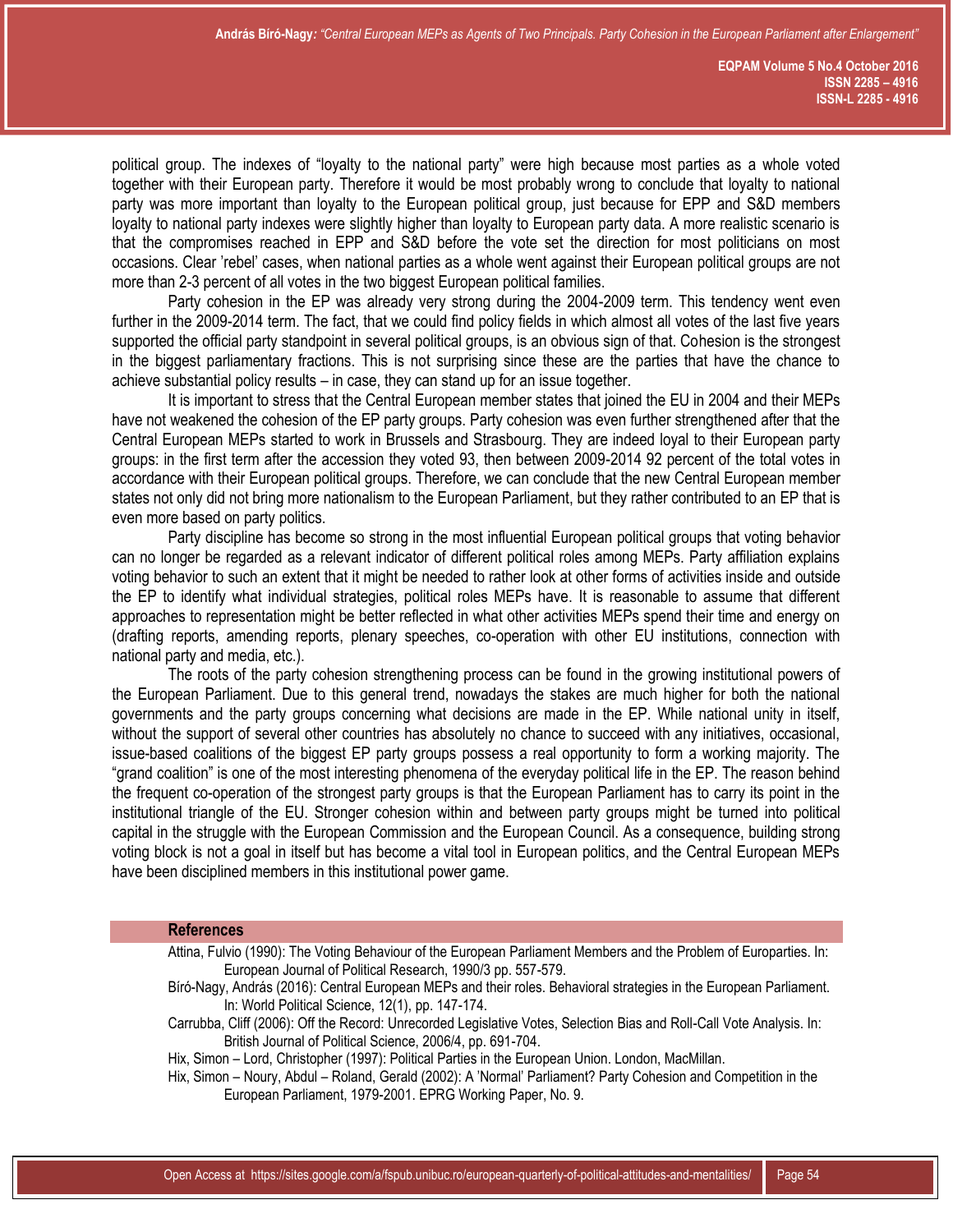| Hix, Simon – Noury, Abdul – Roland, Gerald (2007): Democratic Politics in the European Parliament. Cambridge,                             |  |
|-------------------------------------------------------------------------------------------------------------------------------------------|--|
| Cambridge University Press.                                                                                                               |  |
| Hix, Simon and Høyland, Bjørn (2013): Empowerment of the European Parliament. Annual Review of Political Science,<br>16 (1). pp. 171-189. |  |
| Judge, David – Earnshaw David (2008): The European Parliament. Basingstoke, Hampshire, Palgrave Macmillan.                                |  |
| McElroy, Gail (2001): Committees and Party Cohesion in the European Parliament, EPRG Working Paper, No. 8.                                |  |
| Mezey, Michael (1979): Classifying Legislatures. Durham, Duke University Press.                                                           |  |
| Quanjel, Marcel –Wolters, Menno (1993): Growing Cohesion in the European Parliament. ECPR Papers, Leiden.                                 |  |
| Scully, Roger (2005): Becoming Europeans? Attitudes, Roles and Socialization in the European Parliament.                                  |  |
| Basingstoke, Hampshire, Palgrave Macmillan.                                                                                               |  |
| Tsebelis, George (2005): Veto Players and Law Production. In: Döring, Herbert - Hallerberg, Mark: Patterns of                             |  |
| Parliamentary Behaviour, pp. 169-199. Aldershot: Ashgate                                                                                  |  |
| Verzichelli, Luca – Edinger, Michael (2005) "A critical juncture? The 2004 European elections and the making of a                         |  |
| Supranational elite", Journal of Legislative Studies, 11 (2), pp. 254-74.                                                                 |  |
| Votewatch (2011): Voting in the 2009-2014 European Parliament: How do MEPs Vote after Lisbon?                                             |  |
| http://www.votewatch.eu/blog/wp-                                                                                                          |  |
| content/uploads/2011/01/votewatch report voting behavior 26 january beta.pdf                                                              |  |
| Votewatch (2015): Who holds the power in the new European Parliament? And why? -                                                          |  |
|                                                                                                                                           |  |

<http://www.votewatch.eu/blog/press-release-who-holds-the-power-in-the-new-european-parliament-and-why/>

Wessels, Bernhard (1999): European Parliament and Interest Groups. In: Katz, Richard – Wessels, Bernhard: The European Parliament, the National Parliaments and European Integration, pp. 105-128. Oxford, Oxford University Press.